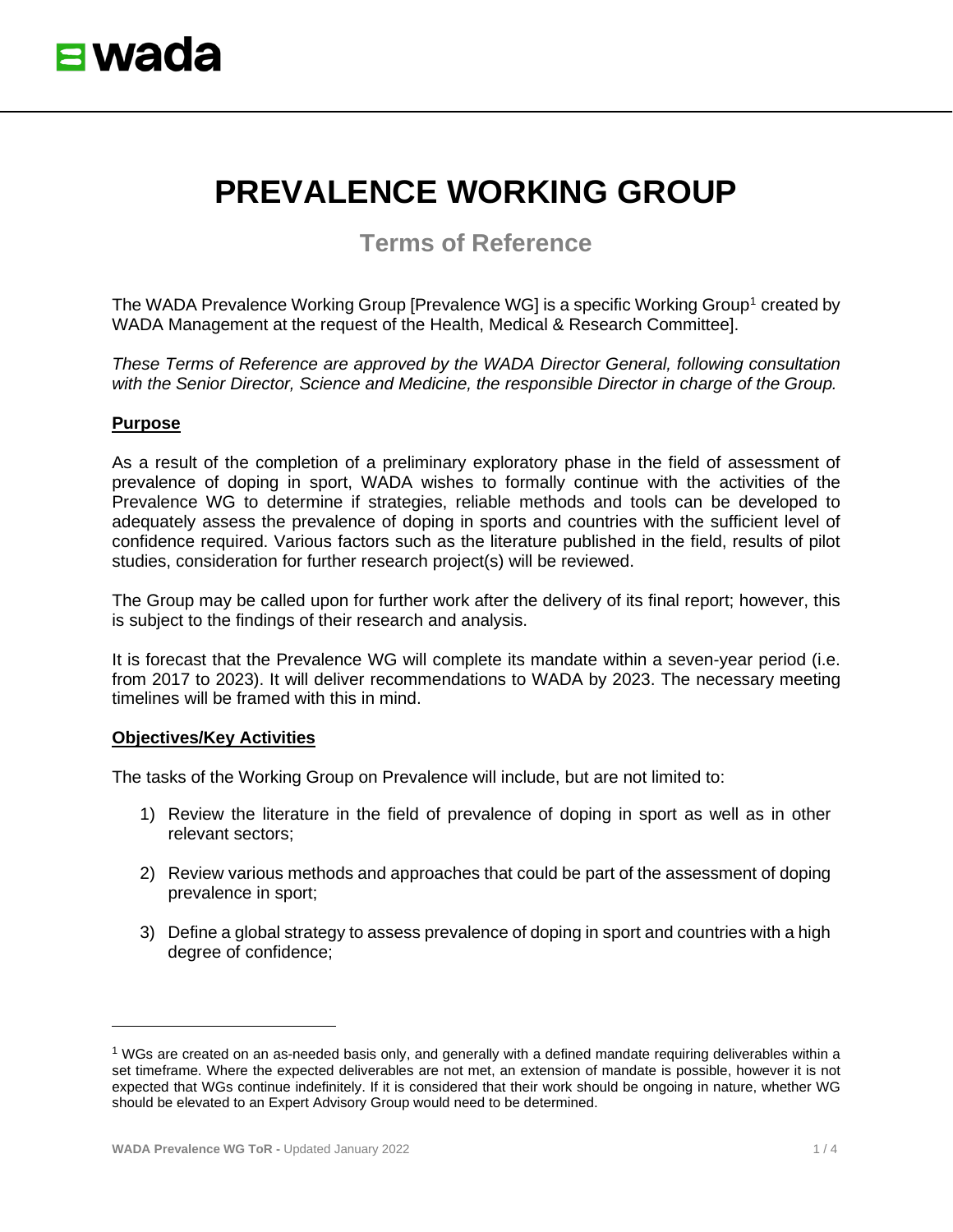

- 4) Develop tool(s) to assess prevalence in sport disciplines and in sport activities in countries with the objective to have such tool(s) accessible to stakeholders for use independently of WADA;
- 5) Prepare guidelines in support of assessment of prevalence of doping in sport;
- 6) Advise WADA on the implementation phase of those tools to ensure reliable use and outcomes of prevalence studies by selected stakeholders; and
- 7) Provide to WADA (1) annual reports that include progress on activities, outputs and recommendations on tools, and (2) a final report in 2023.

### **Reporting Structure**

The Prevalence WG reports to WADA Management.

### **Membership/Composition**

The composition of the Prevalence WG shall not exceed a maximum of 8-10 members however an exception may be applied if deemed necessary.

The WADA Director General, following consultation with the responsible Director in charge of the Prevalence, will appoint members to the Prevalence WG.

Members are selected on the basis of their relevant background and experience (e.g. expertise in methodologies for assessing the prevalence of doping and related areas).

The Members of the Prevalence WG are recorded on the WADA website.

*If required, additional experts may be called upon on an ad-hoc basis for their contributions.*

Member terms reflect the mandate of the Prevalence WG, i.e. until 2023. If the work of the Prevalence WG is not completed within the originally planned timeframe, and is extended, the composition and terms of members are reviewed to ensure their relevance remains.

#### **Chair/Rapporteur**

The Prevalence WG Chair<sup>[2](#page-1-0)</sup> is selected based on his/her proven record and expertise in prevalence of doping in sport.

He/she shall act as the official reporter who is responsible for ensuring appropriate coordination with WADA Management and for providing accurate and timely information on all relevant issues.

#### **WADA Liaison**

The Senior Manager, Education (Policy and Research) and Associate Director, Research (Science and Medicine) will serve as the primary liaisons between WADA and the Prevalence

<span id="page-1-0"></span><sup>&</sup>lt;sup>2</sup> There are occasions where WADA staff may chair a WG, e.g. when an external chair is not deemed to be practical.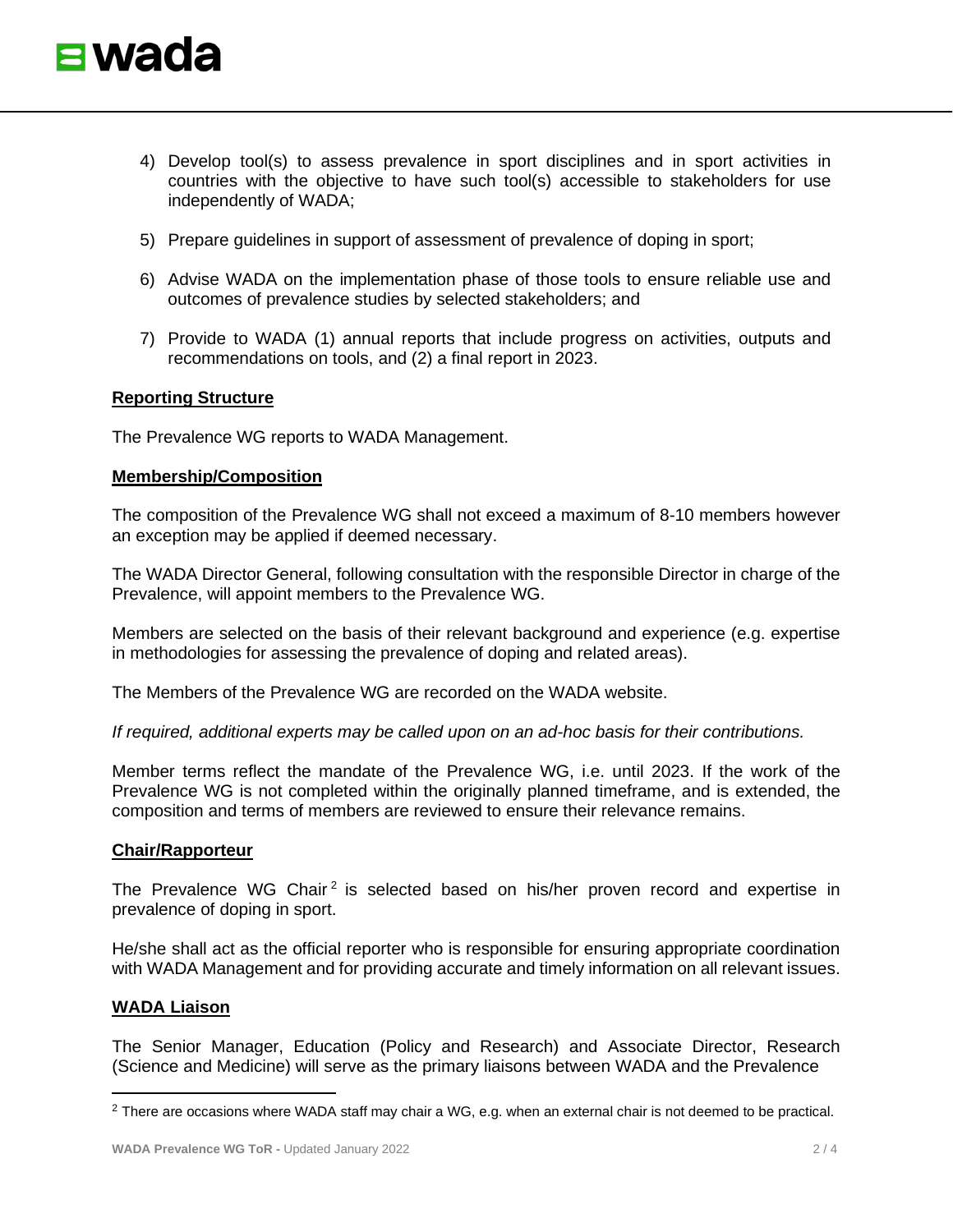

WG and will be observers<sup>[3](#page-2-0)</sup> to the Prevalence WG in the sense that they contribute to and bring expertise to support the work of the Prevalence WG but do not have a voting position. Additional WADA Science and Medicine, Education, and Legal staff may also participate in Prevalence WG meetings as WADA experts on particular subject matter and to provide general support to the group where required.

## **Meetings and Working Norms**

The Prevalence WG will meet in person, or virtually via video or teleconference (as determined by WADA) as many times as is necessary to complete its mandate.

The Prevalence WG normally operates on the basis of consensus and maintains as informal a manner as is possible or appropriate for the conduct of business. Consensus will be sought whenever possible. In the event of divergence of opinion or disagreement concerning recommendations, the absolute majority (determined by vote by hand) will rule. In the event of a tie, the Chair has the casting vote. There is presently no formal practice concerning a quorum. The Chair has the responsibility to determine if a quorum is present. Meeting notes will record any dissenting opinion on request.

The Chair may limit discussion of resurfacing issues by referring to previous recommendations or conclusions of previous discussions.

Meeting notes of the Prevalence WG meetings, reports and correspondence relative to the group's work shall be retained at the WADA Headquarters.

#### **Conflict of Interest**

Prevalence WG members will be bound by the Conflict of Interest policy adopted by the WADA Foundation Board in November 2019<sup>[4](#page-2-1)</sup>, and will be required to annually complete and sign a Statement of Absence of Conflict of Interest in accordance with the policy.

## **Confidentiality**

All group members are required to sign a Confidentiality Agreement upon appointment (and again at the start of each year if their appointment is renewed). This ensures all members reflect on the confidential nature of their WADA work and confirm their adherence to such confidentiality rules.

Signing this document each year is a new process as of 2020 (as a result of the governance changes mentioned above); previously members were only required to sign once.

<span id="page-2-0"></span><sup>3</sup> Unless they are appointed as the Chair of the WG.

<span id="page-2-1"></span><sup>4</sup> WADA's Foundation Board approved a set of governance reforms in November 2018 at its meeting in Baku, Azerbaijan. In 2019, WADA's Statutes were modified to reflect these reforms, and a new set of bylaws and operational regulations were created to supplement the formal Statutes. They were approved by WADA's Foundation Board in November 2019 in Katowice, Poland.